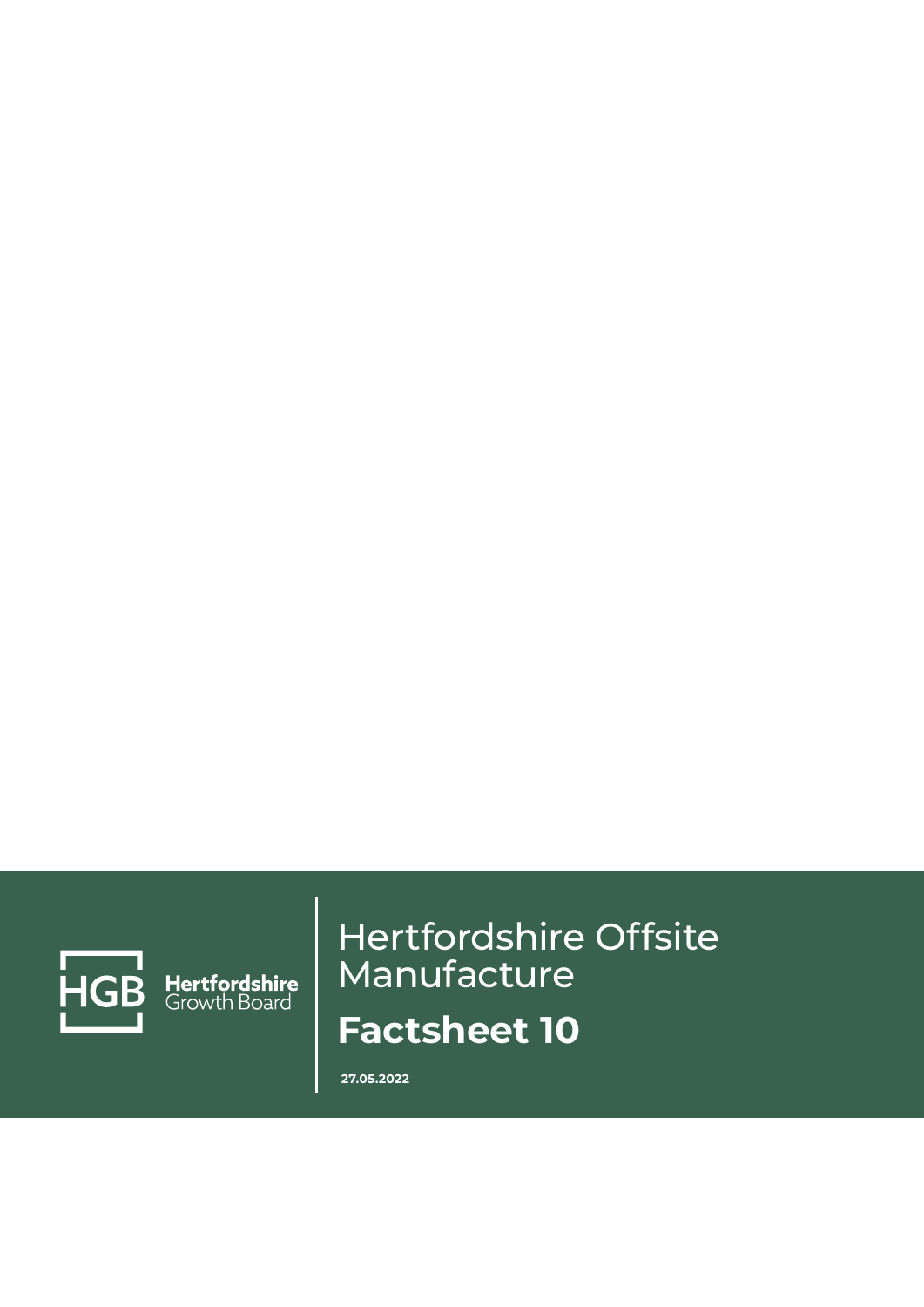# **Factsheet 10: FAQs**

Obviously, it is difficult to cover off all of the questions that development teams, planners, procurement specialists and other specialists may have relating to OSM, however we have set out below questions that have been asked about OSM and our responses.

#### **How flexible can the designs be of modular / volumetric Category 1 products?**

There are few restrictions in terms of design – balconies, inset and outset windows, bays and other features can be designed and applied much as can be seen in the development of traditionally built homes.

We have included some examples in Factsheet 9.

# **But are there restrictions on the size of modules?**

To some extent yes – Modules are delivered on articulated trucks so there are width and length restrictions largely associated with transport. The width of buildings can be overcome in combinations of modules but it can add to complexity cost.

Manufacturers do have different preferences for module widths, we have included contact details so you can check with them.

# **I want to move things forward and appoint an architect – is there anything special they need to know?**

We would urge you to speak to our colleagues at EE for Category 1 products or before appointing an architect, so that you obtain early specialist advice.

Otherwise we consider it important that designers have worked with Category 1 MMC and understand how best to design to utilise the benefits. It helps if they are enthusiastic to work with manufacturers and support MMC.

## **Do Category 2 panalised systems have similar any constraints?**

Generally speaking, panalised systems can be very flexible in their design. The DTS Sigma® II system is flexible and Simon Horn (simon.horn@ donaldsontimbersystems.com) can help you and your designers to make the most of the factory process.

#### **We think that OSM requires quicker design decisions and that is a problem for us?**

It is true that OSM does require teams to fully evaluate designs before they go into production. The same is true of brick and block, changing designs after the point at which they are "fixed" is never the answer. We find that this can have the benefit of focussing teams on design and that the processes for doing so can spill over to other forms of construction.

#### **Do the modules have to be ordered as part of a subcontract package through a main contractor?**

Not necessarily the EE system procured by CHIC included the full site development package and that is EE (and some other manufacturers) preferred approach. They are set up to act as main contractors.

The most common approach though is to utilise a main contractor. Contractors are coming on board and recognising the benefits of Category 1 and 2 manufactured products and many are now happy working with clients and suppliers to make the products work for them.